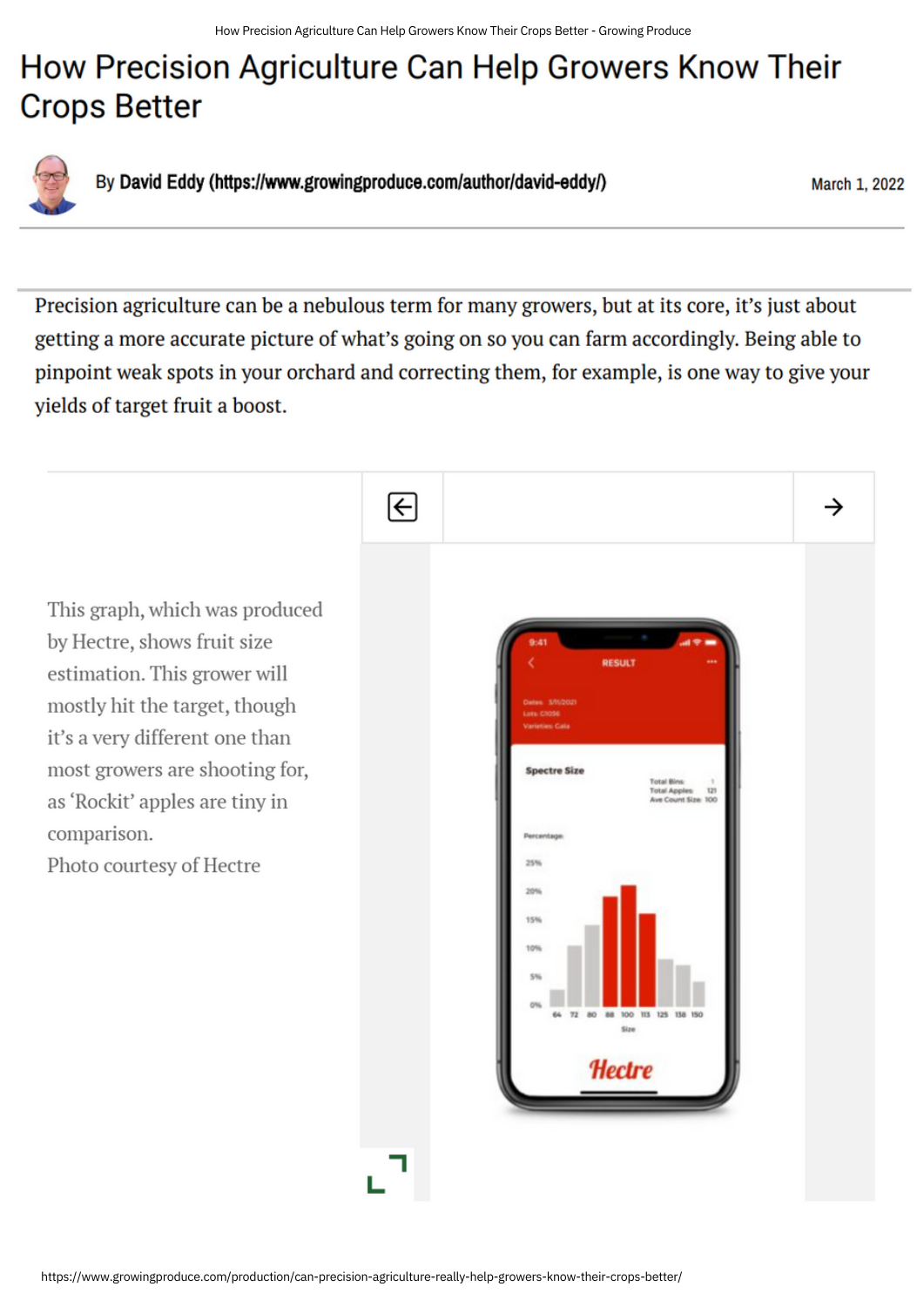Being precise requires more data. In fruit and nut growing, that means taking pictures — lots of them. However, the companies selling precision agriculture products collect those images in different ways, even on different aspects of the orchard.

In talking with researchers, three companies stand out in this arena for their distinct approaches: FruitScout [\(https://fruitscout.ai/\),](https://fruitscout.ai/) Green Atlas [\(https://greenatlas.com.au/\)](https://greenatlas.com.au/), and Hectre [\(https://hectre.com/\).](https://hectre.com/) All started on apples, though since then all have branched out into other fruit and nut crops.

Two of the three companies are from "Down Under," which is not really a surprise as many of the precision agriculture companies were founded outside the U.S., in large part because of the old saying, "Necessity is the mother of invention." Many countries around the world faced labor problems years ago, well before U.S. growers began acutely feeling shortages, and began more intensively concentrating on mechanizing fruit growing to cut burgeoning labor costs and improve pro ts.

## MANUFACTURING MODEL

The Founder of FruitScout, Matt King, believes the principles of a sensor-driven manufacturing plant transfer nicely to predictable fruit growing. Several years ago, the aerospace engineer, then at Boeing, was telling his wife about the sensors he managed at all of Boeing's factories, how they tracked components end-to-end through the manufacturing process.

"My wife asked, 'Can you do that for my greenhouse?'" King says, who then had an inventor's "Eureka!" moment.

King co-founded a Seattle company based on the idea, iUNU, which focuses on precision greenhouse management by employing sensors throughout, following the modern manufacturing model. When Washington apple growers heard about what they were doing and inquired, the idea morphed into FruitScout. King patented the technology in 2019, on which the Yakima, WA, company is based.

"An operational visibility perspective really guides the company," King says. "Growers have been implementing crop load management practices, but they are short on data; they just didn't have enough good data to do precision crop load management."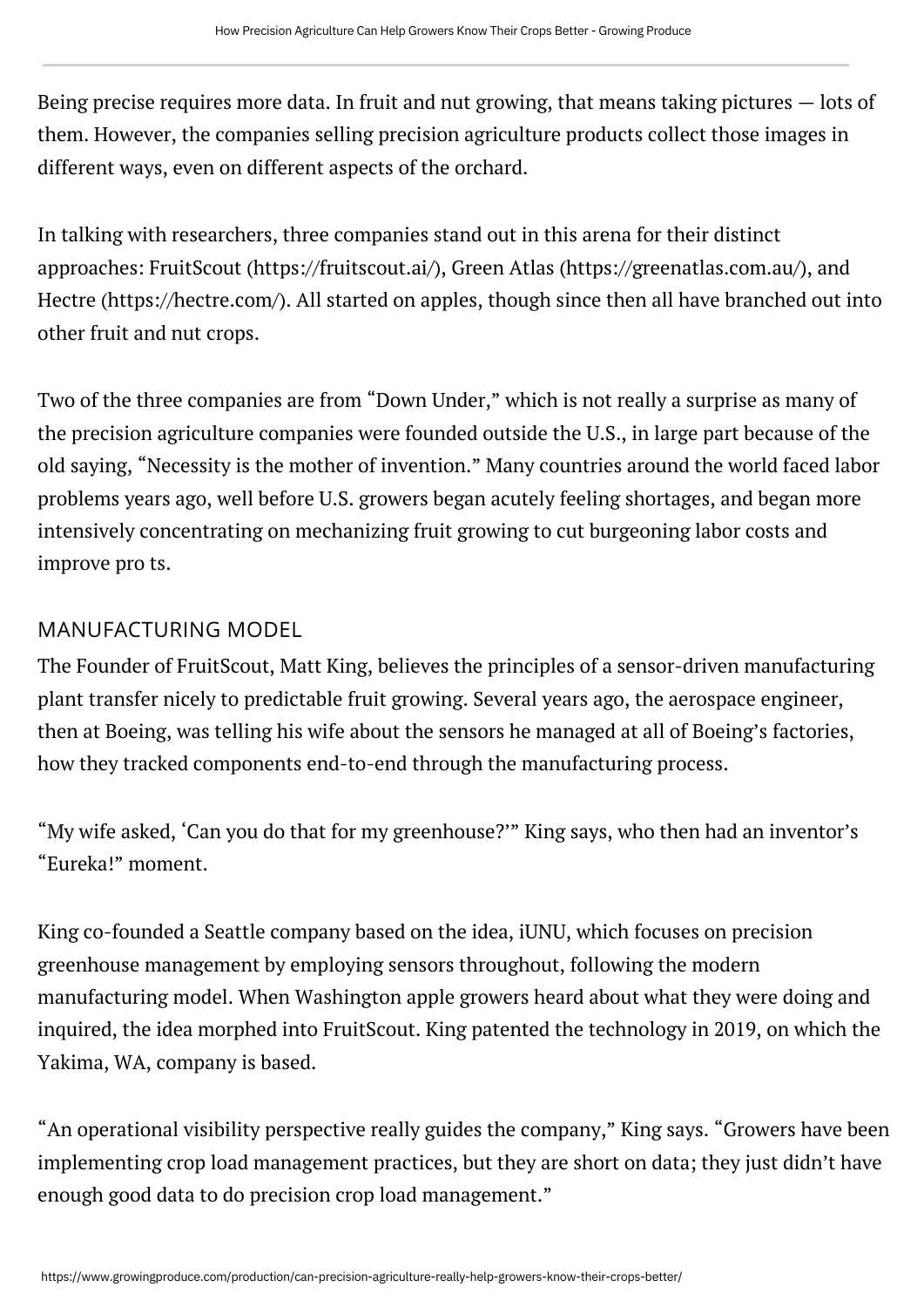Because King believes capturing data is the key, he has tried to make it as easy as possible for growers. All that's required of the grower to collect data is to snap photos with their smartphone. Besides the FruitScout app, that's the sum total of the necessary equipment.

Growers begin by determining the optimal capacity of fruiting trees by taking pictures of the trunks, then managing to those targets through the rest of the season. Data from FruitScout informs how much to prune and thin to stay on track for optimal yield.

"We'd say it's magic, but it's really just computer vision and a patented AI (arti cial intelligence) algorithm," he says. "It's based on the precision crop load management model developed by Cornell University [\(https://www.growingproduce.com/farm-management/25](https://www.growingproduce.com/farm-management/25-colleges-that-make-the-grade-in-agricultural-sciences/#slide=148356-148369-25) [colleges-that-make-the-grade-in-agricultural-sciences/#slide=148356-148369-25\)](https://www.growingproduce.com/farm-management/25-colleges-that-make-the-grade-in-agricultural-sciences/#slide=148356-148369-25) and the University of Massachusetts, who estimate growers can get \$5,000 to 10,000 more per acre (in pro t)."

Gathering data with FruitScout is much faster, according to King. For example, he says it would take 250 hours to hand-count blossoms on 1,000 trees, something FruitScout can do in less than an hour-and-a-half and with more precision.

At fruitlet thinning, FruitScout also provides a more ef cient way to predict fruit set, relying on a random sample of 500 fruitlets vs. measuring the exact same fruitlets over time. The method, proved out by Todd Einhorn of Michigan State University, is a practical application of the Fruit Growth Model pioneered by Duane Greene at the University of Massachusetts.

Growers will typically photograph the random fruitlets after chemical thinner application, then again four to ve days later. FruitScout will predict your fruit set from the image analysis, giving you ample time for another round of thinners if required. No need to keep track of and revisit the same fruitlets for the analysis.

"They can automate what they're doing manually; that's the only change in their process," King says. "The process scales, providing way more data than they could collect by hand, and they can use that data to optimize their crop load end to end, increasing the predictability of yield throughout the whole growing cycle."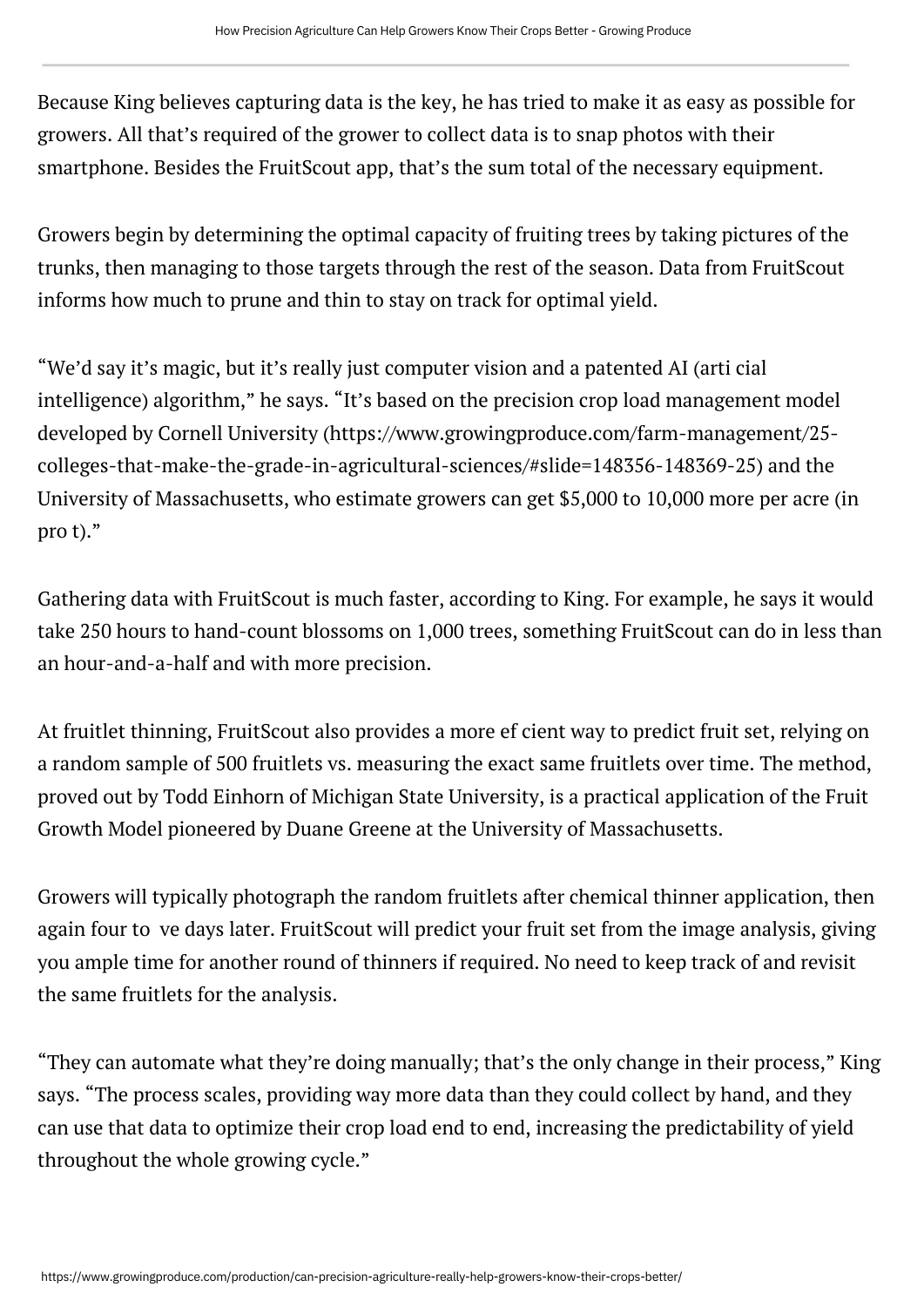## SPEED TO BURN

Green Atlas acquires images in a very different way, by speeding through orchards in an allterrain vehicle and shooting huge numbers of photos. And the Australian company does mean speeding, traveling through almond orchards at more than 30 mph, says Co-Founder James Underwood.

"These cameras are whipping through the trees and bouncing around, and it doesn't hurt the quality of the images one bit," he says, marveling at how the technology has improved over the past decade. "With apples we go slower (about 12 mph) because the row spacing is narrower, and because the closer you are, the harder it is to get as many images — especially because you often have bumpier orchard oors. But we can go faster if you want a quicker shot with less data."

Underwood and Co-Founders Steve Scheding and Peter Morton met doing grower-funded research at the University of Sydney. They were looking into precision agriculture to learn what's possible.

"We started 10 years ago, before camera technology was used in ag and before it was known if they would apply to ag in general, and orchards in particular," he says. "We started learning this actually does work, and we were getting good feedback from growers. But they kept asking, 'When will it be commercialized?'"

The answer was 2018, when they developed Cartographer, the technology the company had been founded upon. Cartographer is a combination of hardware and software that allows ower and fruit counts to be quickly and accurately mapped over entire orchards. It also utilizes LiDAR (light detection and ranging) to measure tree canopy geometry throughout the orchard. Combined, this produces high resolution AI-assisted mapping, allowing growers to take a closer  $look$  - right down to every tree  $-$  to help manage the life cycle from ower to fruit.

The information is critical for growers, Underwood says, so they can know the relative performance of different blocks, comparing overall yield and the evenness of the distribution within each block. They can then determine optimum management zones to address variability and achieve consistency every year. Growers can also know how well their thinning program worked and then adapt it for the next year.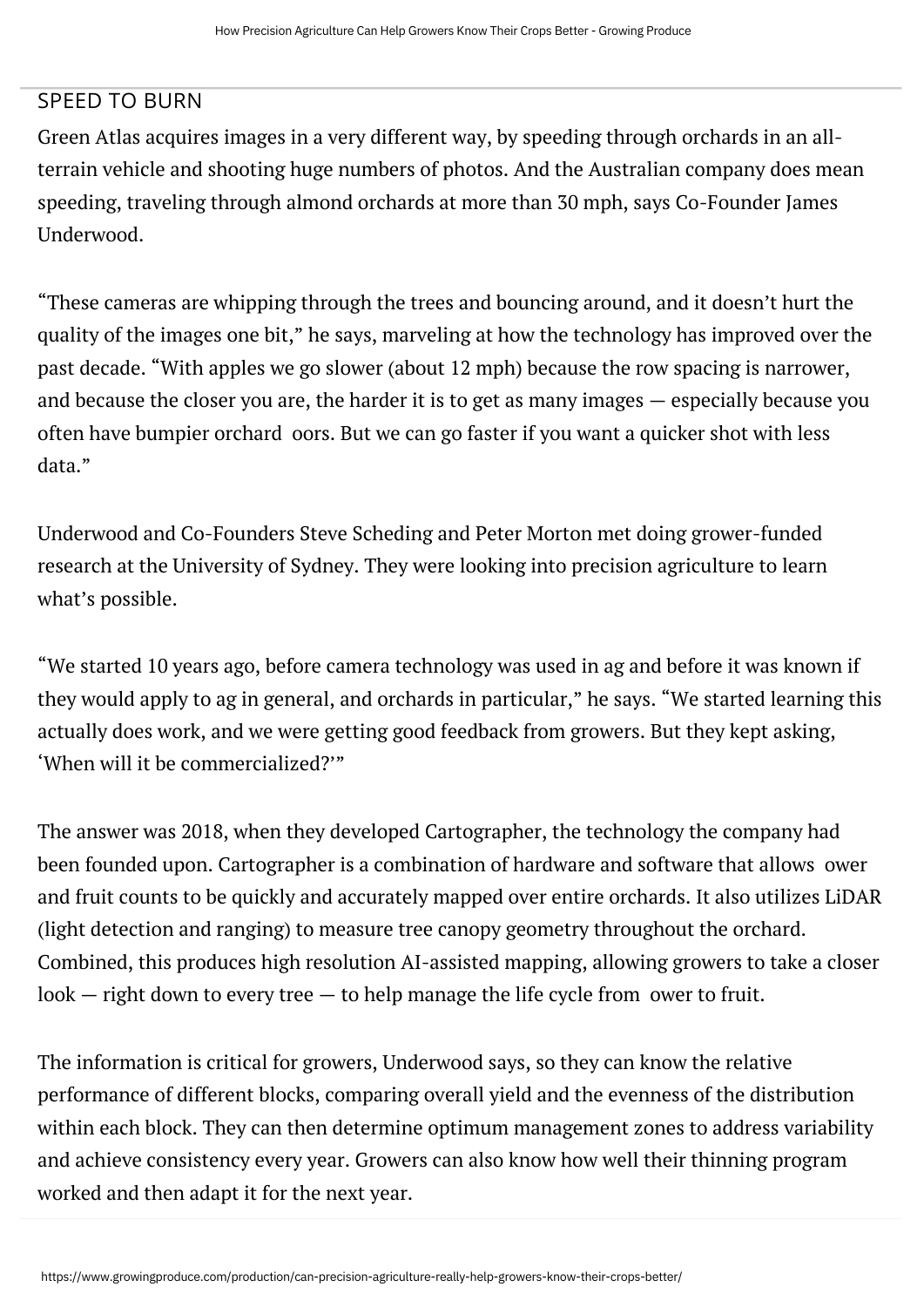"It's like a 3-D camera measuring the geometry of the trees  $-$  it's the same technology used in driverless vehicles," he says. "You can also understand the light interception of the trees, a key piece of data in itself."

Tying all that data together allows growers to make the best decisions, he says. At its most rudimentary level, a grower can take all the maps and get a simple pdf report, which they can print and check the orchard. But most prefer to load the information onto their smartphone, walk the eld as necessary, and overlay what they do on that map. This allows growers to give precise instructions on thinning to their workers or, to save even more labor, they can load maps right into their variable rate sprayers, root pruners, etc.

"Good farm managers already sample different trees. But that takes labor, and it's not uniformly consistent," Underwood says. "One hundred trees out of 10,000 could be misleading because there could be a problem one row over. Our mapping system is a way to cover that, because you scan every single tree in a very cost-effective way."

## BIN-CENTERED TACK

Hectre — which was founded in New Zealand, thus the name — takes a completely different approach to collecting images with their Spectre technology, shooting photos of apples in the bins to get an accurate picture of what's coming off the orchard. If that sounds like it would be valuable to packer/shippers, it is, as initially their main sales were to packer/shippers, says Hectre's Business Development Manager Elizabeth Hargrave.

"But now in year two, more growers are approaching us. They're using Spectre to understand what's coming out of the orchard," she says. "Integrated grower/packers really love it. But independent growers do too, especially if they're shipping to multiple warehouses, because they want more data, they want it faster, and they want it before it comes back from their four or ve warehouses. And they want all the information in one place."

Actually, Spectre was conceived after a discussion with a grower, Hargrave says.

"We got this idea from a New Zealand grower who said 'I have all these pictures on my phone. I should just be able to take a picture of a bin of fruit (to collect data),'" she says. "It's amazing how many growers have told me, 'I had that idea; why can't I just use this picture on my